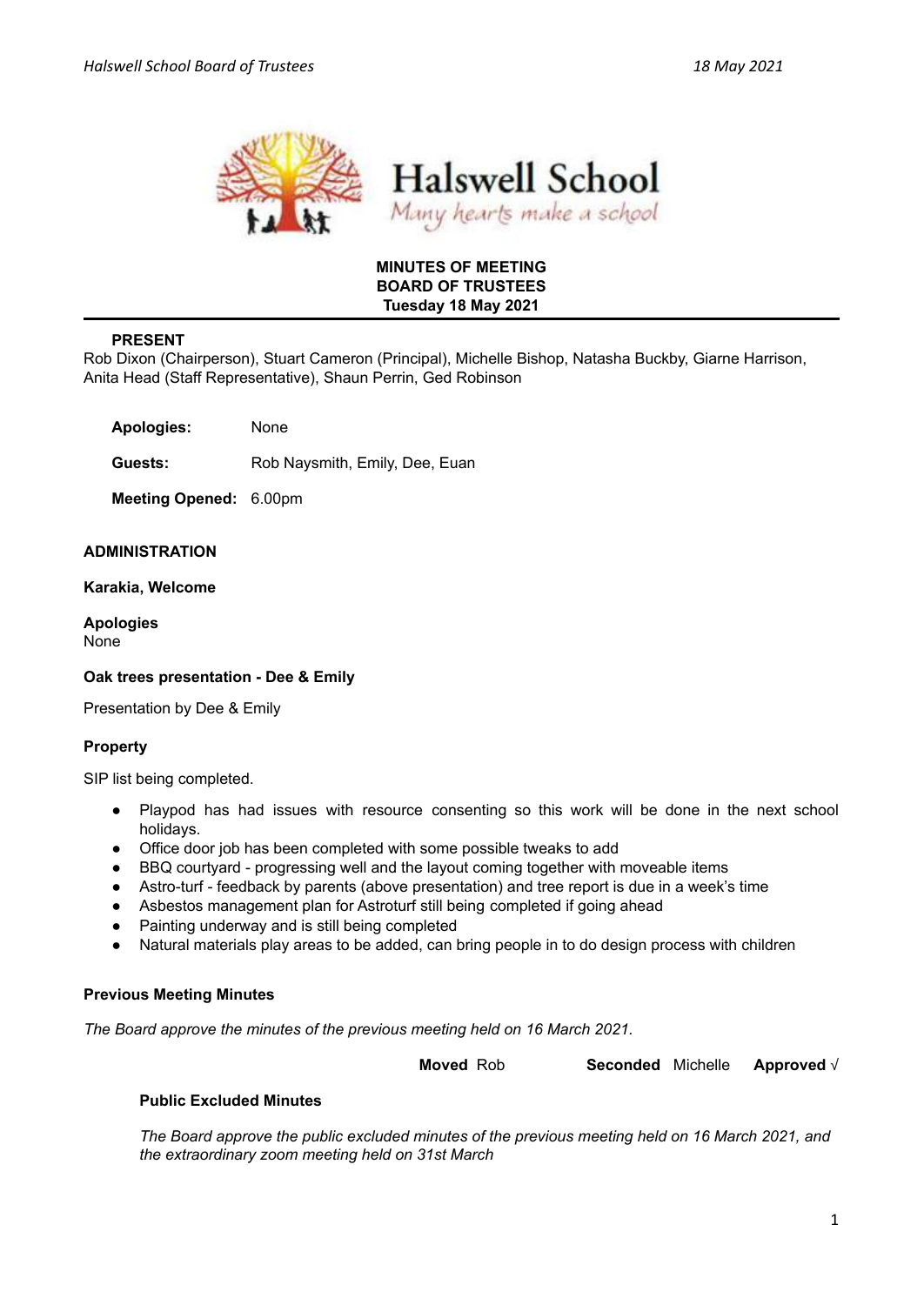## **Moved** Rob **Seconded** Michelle **Approved** √

#### **Actions From Previous Meeting**

| By Who                | <b>Action</b>                                                                                 | <b>Reference</b> | Date |
|-----------------------|-----------------------------------------------------------------------------------------------|------------------|------|
| Board                 | Zoning thoughts around Area G to Rob by 19<br>March.                                          | Done             |      |
| Rob Naysmith          | Curriculum report edit - Student K - remove<br>the detail so the student is not identifiable. | Done             |      |
| Property<br>Committee | Asbestos management plan to be created                                                        | Underway         |      |
| Giarne                | School function - Tuesday 7 December                                                          | Done             |      |

#### **Correspondence**

- Taxgift
- Zoning Changing for Lincoln High School no submission to be completed by Halswell School
- Turf project and potential Oak tree removal Presentation

#### **Standing Admin Items**

- Board [register](https://drive.google.com/open?id=1LgYeP3fbHNJrrdwtKhmni7bUn5KZf6AdawXvp-8GM5I)
- Record of [hours](https://docs.google.com/spreadsheets/d/1ooqHmfuVcjAxJj74l2cyNrLx6E1GWjN2CMAD-VWrSTk/edit#gid=1585903216)
- Conflict of [Interest](https://drive.google.com/open?id=1LpqgUK6iwhrXOSzvrxmLTcgpA-wsuZg7DU-aIw9nGAw)
- **Capabilities and Prof [Development](https://drive.google.com/open?id=1Vq0YrIsDwmndZRHvvGvFtK1YOlEWlifxCfIAxHaVDlo)**
- **[Board](https://docs.google.com/document/d/16WAgjXfZuFQ9Un3Lb7bJ9NQj9tU1J26Koes3jzuU9jQ/edit) work plan**

# **Monitoring/Review**

## **Curriculum Report - Term 1 Contextual Report**

Focus on the Social Sciences across the year levels. An entire school focus has been chosen to help build consistency and continuity.

## **Principal's Report**

Term focus is Performing Arts culminating in a production that will occur by the end of term with performances in Week 9 & 10. This occurs every two years.

A New Entrant class has started this term. Mid-year there will be a shifting of some children so the classes can refill. Another New Entrant class will start up in Term 4.

The principal informed the Board that it is now compliance to have a consultation process over any changes needing to be made to the School Rules.

*The Board approve the Principal's Report as presented*

**Moved** Stuart **Seconded** Rob **Approved** √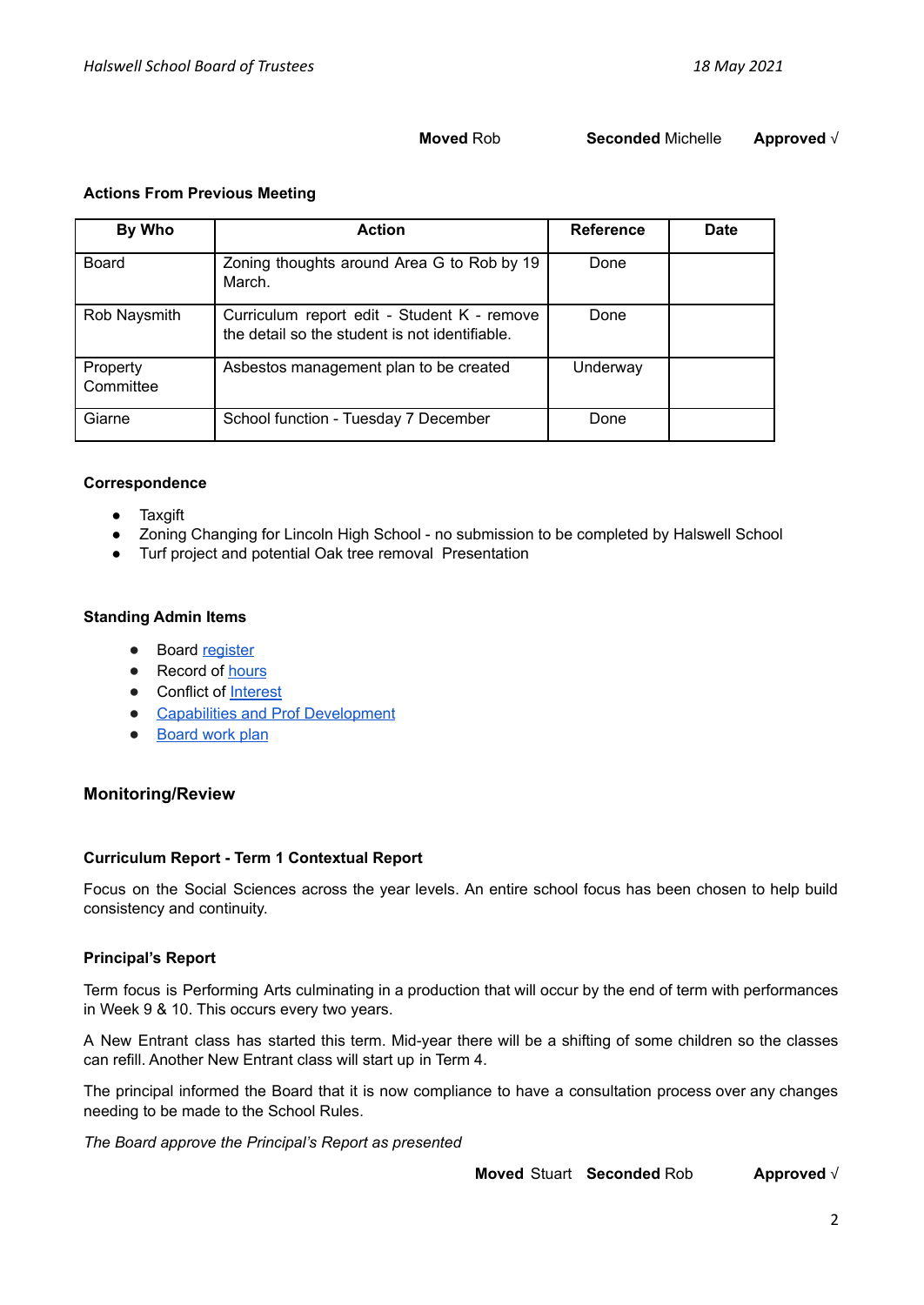ERO Review - new approach where the Board and School works alongside ERO for the review.

The Principal recommends to the Board that the School undergo the ERO review by the segments process. The Board approved.

**Moved** Stuart **Seconded** Shaun **Approved** √

**Finance Report**

Still awaiting final audit information.

The Board confirms that the school will waive all parent donations at the end of each school year (31 January) and all voluntary contributions at the end of the financial year (31 March) in the following year it is related to.

**Moved** Natasha **Seconded** Anita **Approved** √

#### **Communications Report**

Confirming the new value statements: Each Board member to put a statement together for each value by 21 May and meet on 1 June to confirm.

Once this process is complete at a Board level, it will go to the school leadership team then out to all staff and to the wider community.

## **Health & Safety**

The Health & Safety Committee recommend that the Board approve the school trip to Aoraki, Mt Cook & Tekapo for Year 7&8 students on 24-28 May 2021.

**Moved** Giarne **Seconded** Rob **Approved** √

#### **Library**

The Board accepts and appreciates the Library report as presented. The Board thanks Mr McCallum for all the work he does on increasing the love of literacy through the Library.

## **School Docs**

Noted - Policy Reviews for Term 2 2021:

- Protected Disclosure
- **Visitors**
- Reporting to Parents on Student Progress and Achievement

## **Other Agenda Items**

#### Zone Discussion

Letters received from the Ministry regarding the rezoning of Halswell School.

The Board will provide the Ministry with a letter, informing them that they are in favour of proposed boundary changes as per their letter.

#### **Board Meeting Dates 2021:**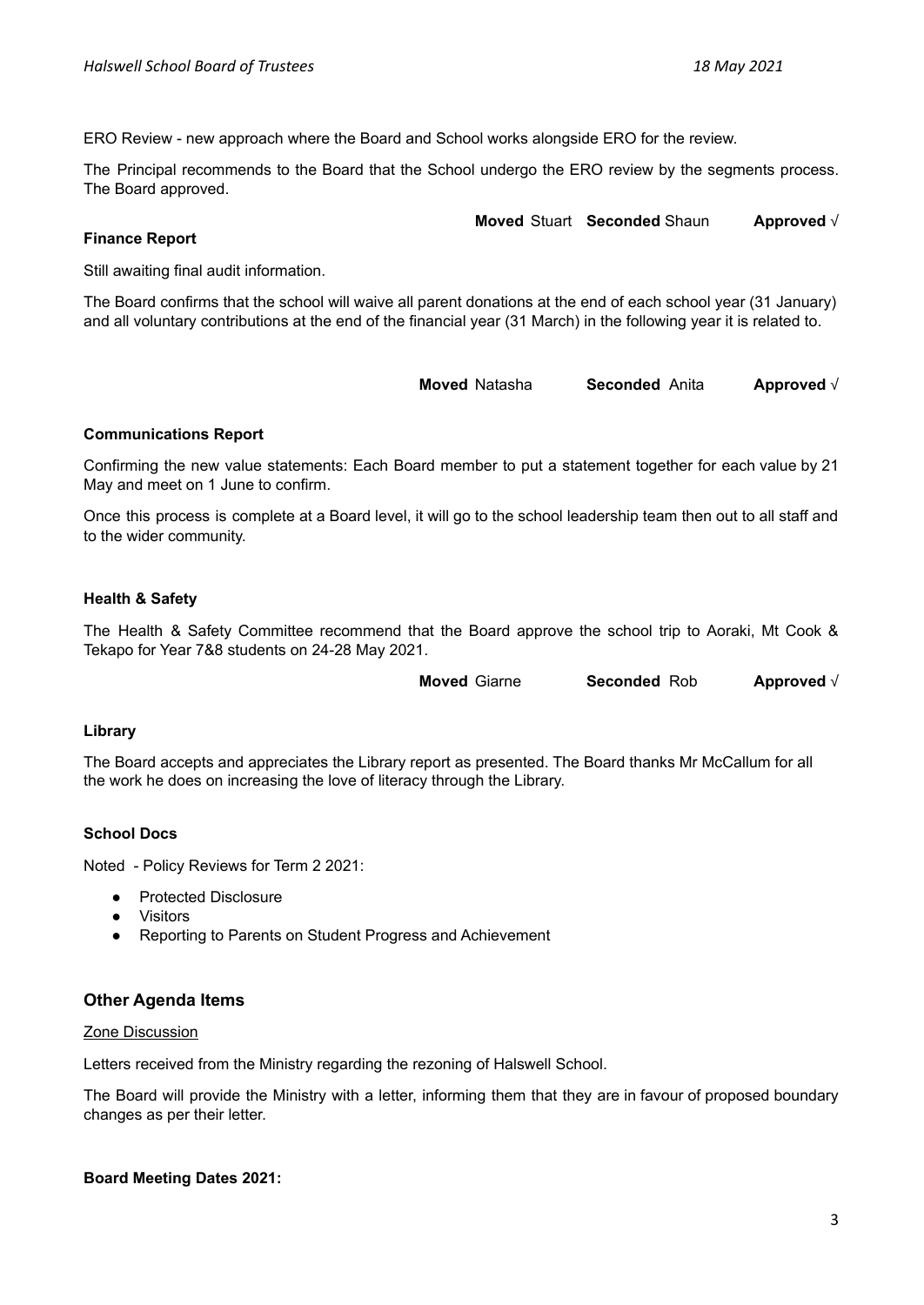- 15 June
- 27 July
- 17 August
- 21 September
- 19 October
- 16 November
- 7 December

**Meeting closed:** 8.35pm

**CONFIRMED \_\_ \_\_\_\_\_\_\_\_\_\_\_\_\_\_\_\_\_\_\_\_\_\_\_\_\_\_\_\_\_** 15 June 2021

**CHAIRPERSON**